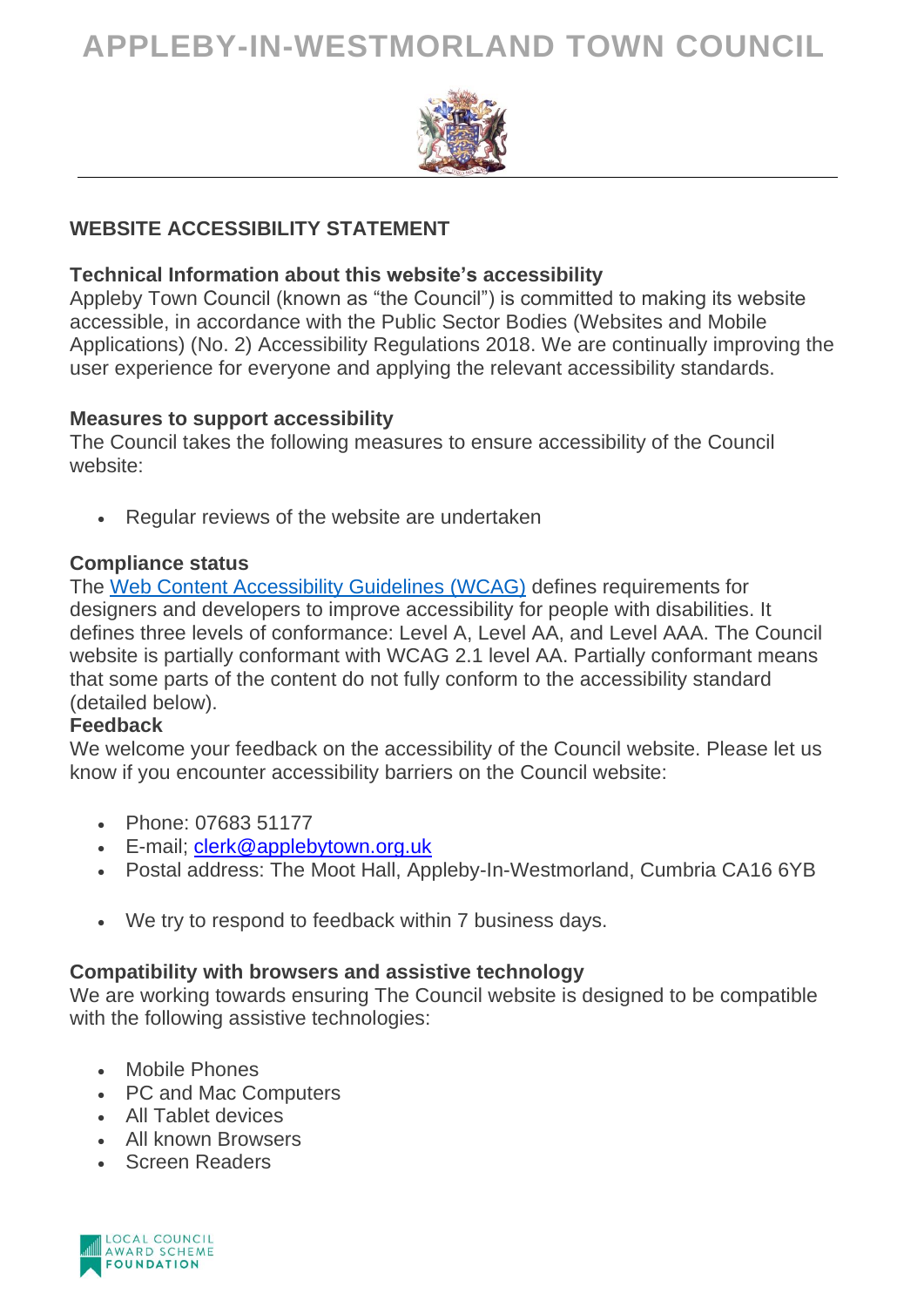# **APPLEBY-IN-WESTMORLAND TOWN COUNCIL**



#### **Technical specifications**

Accessibility of the Council website relies on the following technologies to work with the combination of web browser and any assistive technologies or plugins installed on your computer:

- HTML
- CSS
- JavaScript

These technologies are relied upon for conformance with the accessibility standards used and we cannot guarantee that the site will work fully on older versions of assistive technology

#### **Non-Accessible Content**

Despite our best efforts to ensure accessibility of the Council website, there may be some limitations. Below is a description of known limitations, and potential solutions. Please contact us if you observe an issue not listed below.

#### **Non-compliance with the accessibility regulations**

The content listed below is non-accessible for the following reasons.

- Uploaded images may not have text alternatives because we cannot ensure the quality of contributions.
- Some older PDFs may not comply.
- Some externally supplied, interactive PDFs may not be fully compliant. We have no control over these documents.
- Some of our online forms might be difficult to navigate using just a keyboard

#### **Disproportionate burden**

At the present time, we have not identified any specific issues that would be of disproportionate burden.

### **Content not within the Scope of the accessibility regulations**

The following are currently exempt from the Accessibility regulations

- pre-recorded audio and video published before 23 September 2020
- live audio and video
- heritage collections like scanned manuscripts
- PDFs or other documents published before 23 September 2018 unless needed to use a service.
- maps information may be available in address format